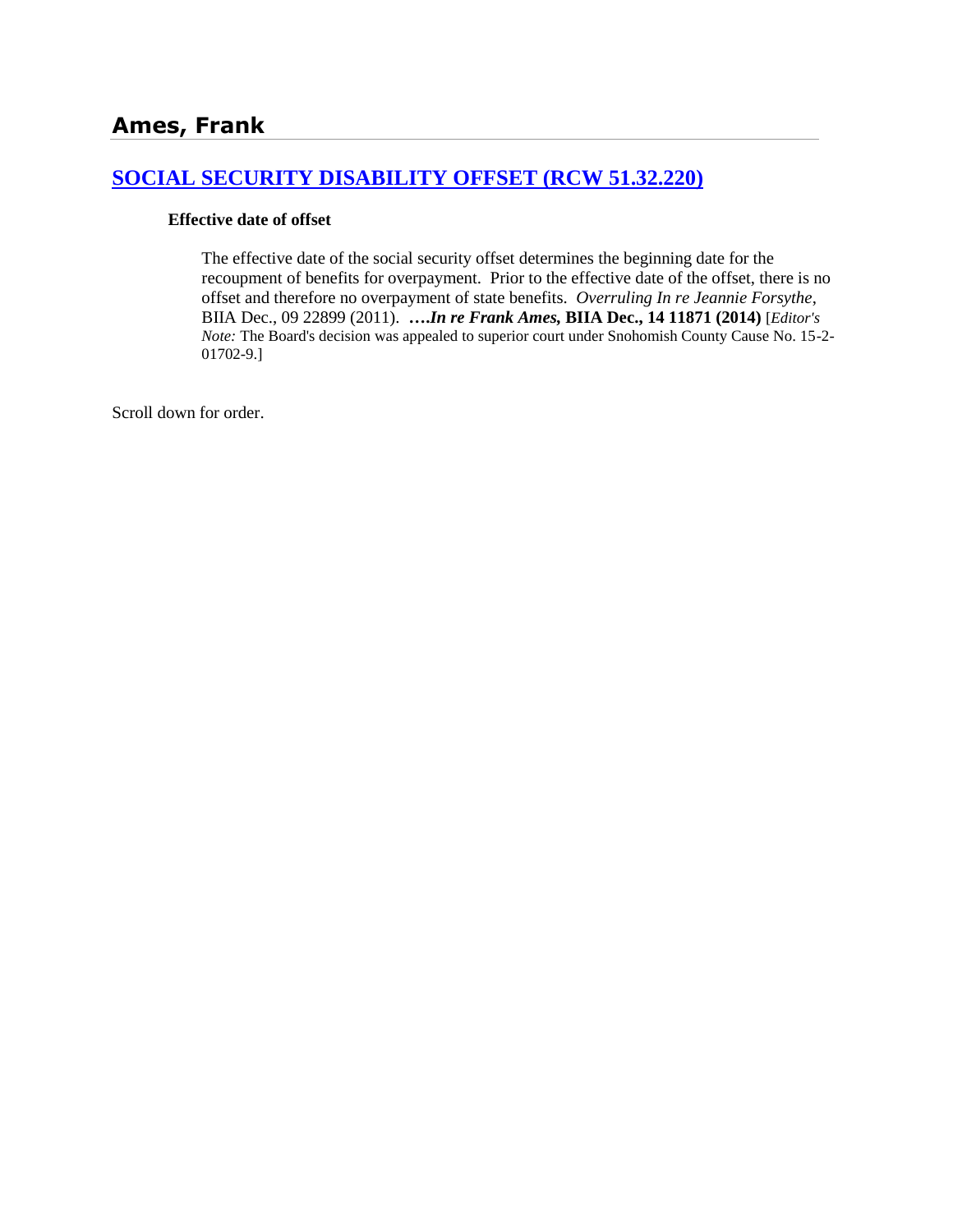### **BEFORE THE BOARD OF INDUSTRIAL INSURANCE APPEALS STATE OF WASHINGTON**

**)**

**IN RE: FRANK R. AMES ) DOCKET NOS. 14 11871 & 14 11872**

**CLAIM NOS. W-784240 & W-814442 ) DECISION AND ORDER**

APPEARANCES:

Claimant, Frank R. Ames, by Law Offices of William H. Taylor, per William H. Taylor

Self-Insured Employer, The Boeing Company, by Reinisch Wilson Weier, P.C., per Jennifer A. Kramer

Department of Labor and Industries, by The Office of the Attorney General, per John Barnes

In Docket No. 14 11871, Claim No. W-784240, the self-insured employer, The Boeing Company, filed an appeal with the Board of Industrial Insurance Appeals on February 10, 2014, from an order of the Department of Labor and Industries dated December 11, 2013. In this order, the Department affirmed the June 20, 2013 order in which it adjusted the compensation rate effective June 1, 2013, based on Mr. Ames' receipt of social security disability benefits; calculated the new rate based on monthly social security benefits totaling \$2,833 and 80 percent of Mr. Ames' highest year's earnings in the amount of \$4,291.20, as provided by the Social Security Administration; determined his new monthly rate was \$2,051.66 of which \$1,025.83 was payable under Claim No. W-784240 and \$1,025.83 was payable under Claim No. W-814442; advised Mr. Ames that the new rate could not be implemented until July 1, 2013, as required by RCW 51.32.220(4); assessed an overpayment for the period June 1, 2013, through June 30, 2013, in the amount of \$2,832.60 (\$1,416.30 under Claim No. W-784240 and \$1,416.30 under Claim No. W-814442), to be recovered from future benefits at a rate of \$472.10 a month (\$236.05 under Claim No. W-784240 and \$236.05 under Claim No. W-814442); and determined that due to the cost of living increase effective July 1, 2013, the monthly benefit rate would be \$2,218.18, of which \$1,109.09 would be payable under Claim No. W-784240 and \$1,109.09 would be payable under Claim No. W-814442. The Department order is **AFFIRMED.**

In Docket No. 14 11872, Claim No. W-814442, the self-insured employer, The Boeing Company, filed an appeal with the Board of Industrial Insurance Appeals on February 10, 2014,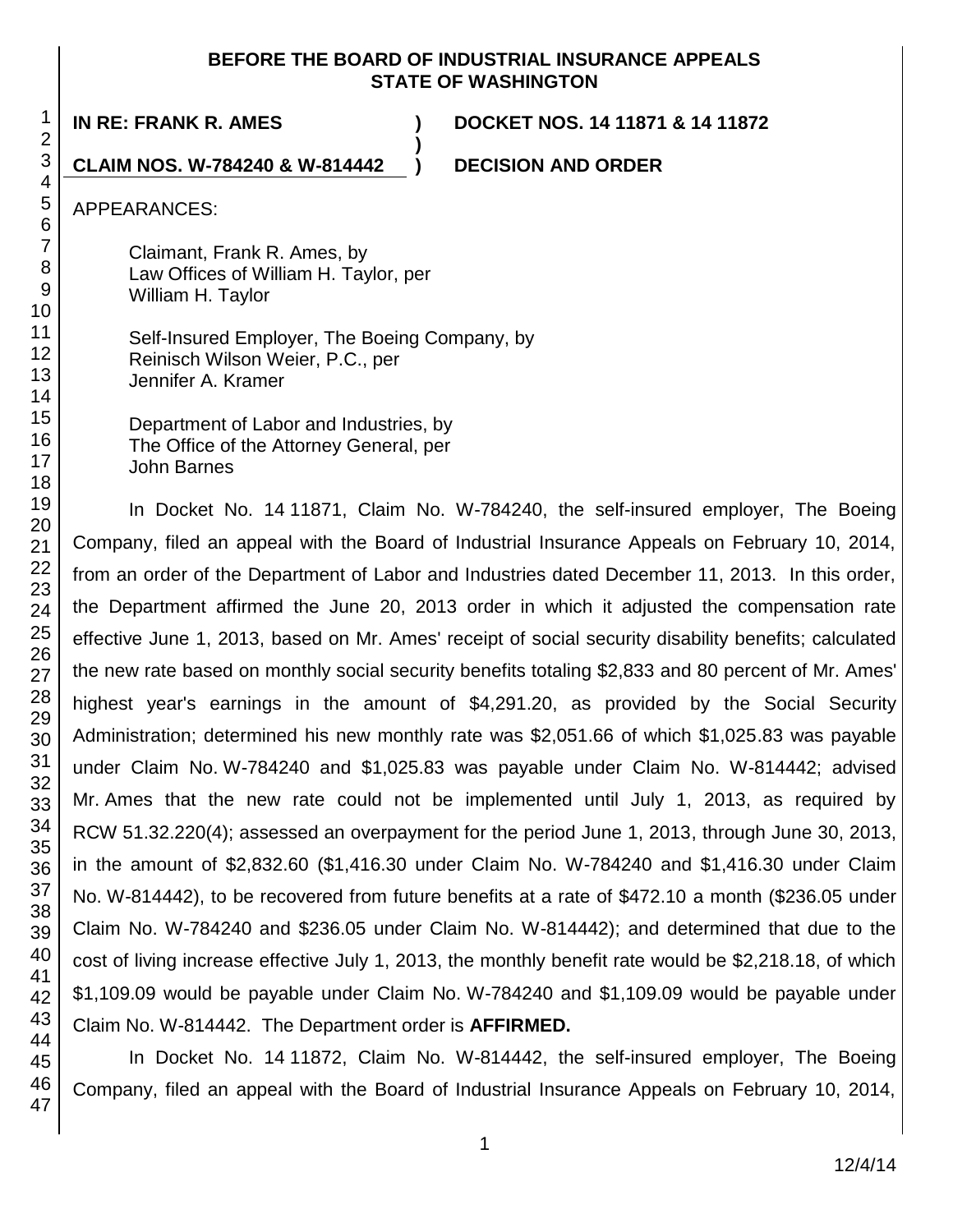$\overline{\phantom{a}}$ 

from an order of the Department of Labor and Industries dated December 11, 2013. In this order, the Department affirmed the June 20, 2013 order in which it adjusted the compensation rate effective June 1, 2013, based on Mr. Ames' receipt of social security disability benefits; calculated the new rate based on monthly social security benefits totaling \$2,833 and 80 percent of Mr. Ames' highest year's earnings in the amount of \$4,291.20, as provided by the Social Security Administration; determined his new monthly rate was \$2,051.66 of which \$1,025.83 was payable under Claim No. W-784240 and \$1,025.83 was payable under Claim No. W-814442; advised Mr. Ames that the new rate could not be implemented until July 1, 2013, as required by RCW 51.32.220(4); assessed an overpayment for the period June 1, 2013, through June 30, 2013, in the amount of \$2,832.60 (\$1,416.30 under Claim No. W-784240 and \$1,416.30 under Claim No. W-814442), to be recovered from future benefits at a rate of \$472.10 (\$236.05 under Claim No. W-784240 and \$236.05 under Claim No. W-814442) a month; and determined that due to the cost of living increase effective July 1, 2013, the monthly benefit rate would be \$2,218.18, of which \$1,109.09 would be payable under Claim No. W-784240 and \$1,109.09 would be payable under Claim No. W-814442. The Department order is **AFFIRMED.**

#### **ISSUE**

This is a social security disability offset case. The sole issue is how far back Boeing can go in applying the reverse offset and recouping an overpayment of state benefits under RCW 51.32.220(2). The industrial appeals judge reversed the Department orders based in part on language in *In re Jeannie Forsythe*<sup>1</sup> permitting the self-insured employer to go back to a date earlier than the effective date of the offset. We have granted review to overrule that part of *Forsythe*; grant summary judgment to the Department; and affirm the Department orders.

#### **PROCEDURAL AND EVIDENTIARY MATTERS**

As provided by RCW 51.52.104 and RCW 51.52.106, this matter is before the Board for review and decision. The Department filed a timely Petition for Review of an August 15, 2014 Proposed Decision and Order in which the industrial appeals judge reversed the December 11, 2013 Department orders and directed the Department to determine that Boeing overpaid time-loss compensation benefits to Mr. Ames for the six-month period immediately preceding June 20, 2013, based on the social security offset; determine the amount of the overpayment; and allow recoupment from future benefits. Boeing filed a Response on October 30, 2014.

*In re Jeannie Forsythe*, BIIA Dec., 09 22899 (2011), at 8-9.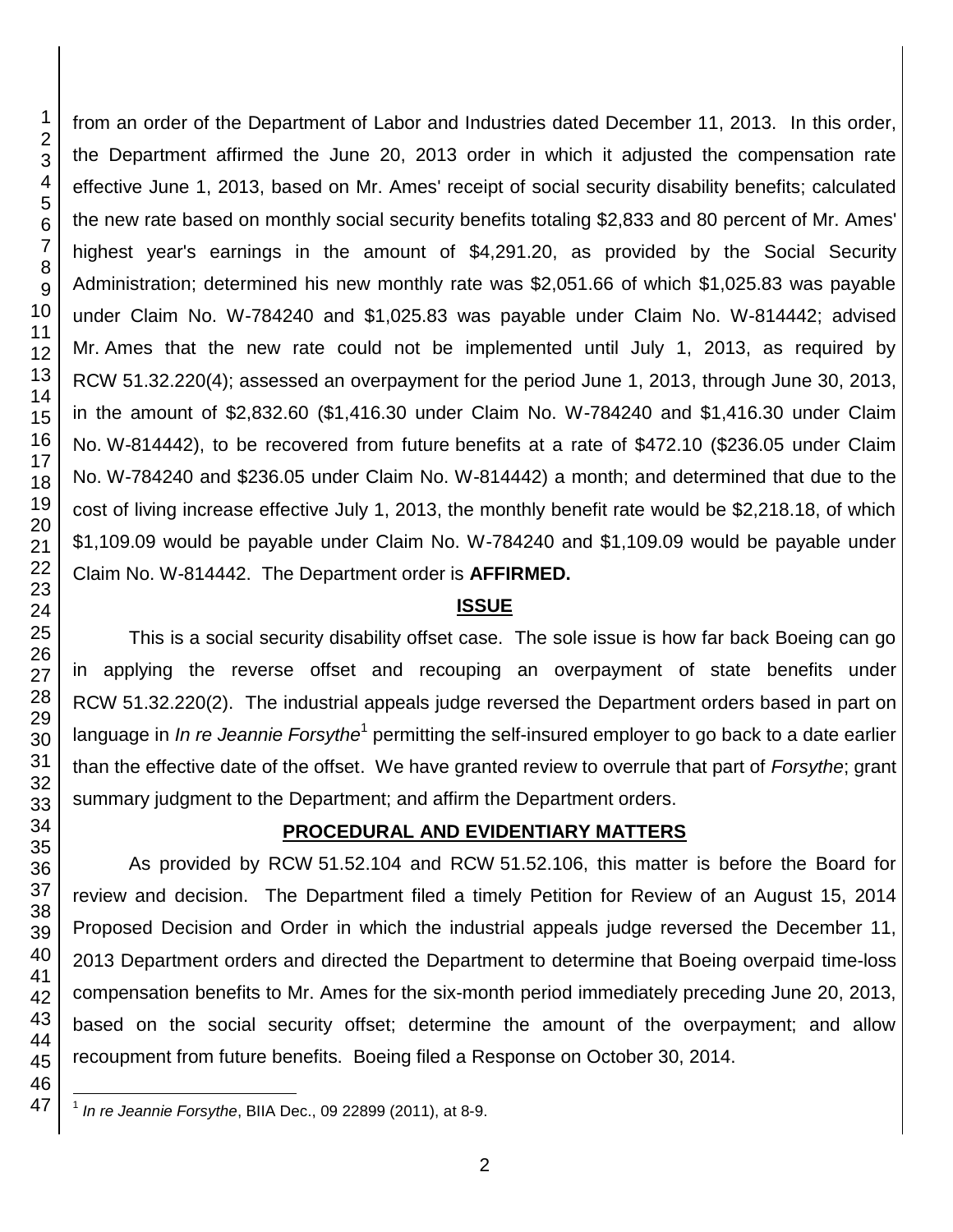The Board has reviewed the evidentiary rulings in the record of proceedings. This case was resolved on cross motions for summary judgment. In support of its motion, the Department provided a copy of the Mason County Superior Court Findings of Fact and Conclusions of Law and Judgment resolving the appeals of the worker, the employer, and the Department from our decision in *Forsythe.*<sup>2</sup> Boeing moved to strike Exhibit A and paragraph 2 of Assistant Attorney General Barnes' Declaration referencing the exhibit. The industrial appeals judge granted the motion, finding that the superior court's resolution of the appeal from the Board's decision in *Forsythe* had no precedential value and was irrelevant. In its Petition for Review, the Department contends that while the superior court decision is not binding on the Board, it is persuasive and the industrial appeals judge should not have stricken it.

We agree with the industrial appeals judge that the superior court judgment has no precedential value. It also contributes little to the discussion. The superior court limited the recoupment of any overpayment to the period after the effective date of the offset but it did so without explanation. Nonetheless, our discussion would be incomplete if we failed to acknowledge the outcome on appeal. Boeing's motion to strike Exhibit A and paragraph 2 of Mr. Barnes' Declaration is denied.

We find that no other prejudicial error was committed and all other rulings are affirmed.

## **OVERVIEW**

Boeing paid Mr. Ames full time-loss compensation benefits continuously from December 1, 2012, through June 30, 2013, and he has been receiving social security disability (SSD) benefits since 2010. The effective date for the social security offset was June 1, 2013. The Department notified Mr. Ames of the offset by a June 20, 2013 order and implemented the offset on July 1, 2013. Because the offset was not effective until June 1, 2013, the Department limited the recoupment of an overpayment to the period of June 1, 2013, through June 30, 2013.

Boeing argues that it can recoup a purported overpayment going all the way back to December 2012, six months prior to when Mr. Ames was notified of an overpayment. But there cannot have been any overpayment of time-loss compensation benefits prior to June 1, 2013, because there was no offset until then. Prior to June 1, 2013, Mr. Ames was entitled to full time-loss compensation benefits. The six-month proviso in RCW 51.32.220(2) is a limitation on recoupment. It does not provide blanket permission to go back six months in every case,

Exhibit A, attached to the Declaration of John Barnes, Assistant Attorney General.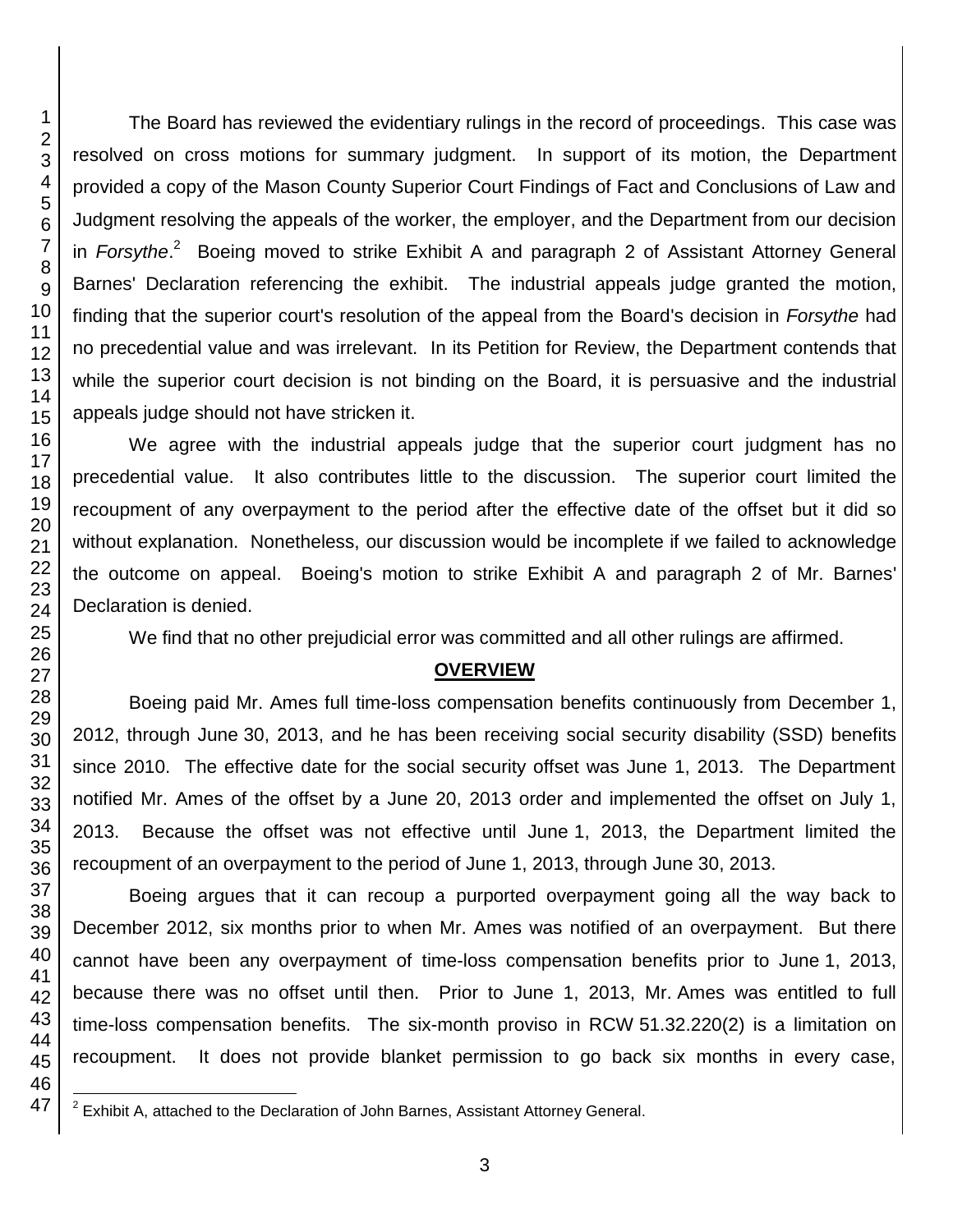regardless of when the offset became effective. The limitation on recoupment cannot override the effective date of the offset.

In *Forsythe*, the Board allowed the self-insured employer to go back a full six months for the offset instead of stopping at the effective date. That portion of *Forsythe* is overruled. The main holding of *Forsythe* addressing how lump sums of past due benefits should be treated under RCW 51.32.220 stands.

### **DECISION**

The self-insured employer and the Department filed cross motions for summary judgment. In resolving these appeals, we rely on the documents designated by the industrial appeals judge under CR 56(h). As indicated above, we have also considered Mr. Barnes' July 10, 2014 Declaration in its entirety as well as the attached Exhibit A.

The facts are not disputed. But we need to clarify the date when his attorney received the June 20, 2013 order on Mr. Ames' behalf, giving the worker notice of the reverse social security offset and a resulting overpayment of time-loss compensation benefits. The date the order was received is critical because it determines the implementation date under RCW 51.32.220(4) and triggers the six-month limitation on recoupment of any overpayment under RCW 51.32.220(2).

To address this factual issue, Boeing provided Mr. Ames' responses to the Employer's Requests for Admission. Mr. Ames admitted he received the June 20, 2013 order at PO Box 898, Everett, WA 98206-0898, which is his attorney's address. At the motion hearing, Mr. Ames' attorney agreed that the order was received within a few days of June 20, 2013. The record establishes that Sedgewick CMS, which handles claims for Boeing, received the order on June 24, 2013, at its address in Lexington, Kentucky. The order was received at Boeing's attorney's office in Seattle, Washington, on June 24, 2013. We conclude that Mr. Ames' attorney would likewise have received the June 20, 2013 order in the due course of mail at his office in Everett, Washington on June 24, 2013.

RCW 51.32.220(2) provides that any reduction of time-loss compensation benefits based on the receipt of social security benefits:

"[s]hall be effective the month following the month in which the department or self-insurer is notified by the federal social security administration that the person is receiving disability benefits under the federal old-age, survivors, and disability insurance act: PROVIDED, That in the event of an overpayment of benefits the department or self-insurer may not recover more than the overpayments for the six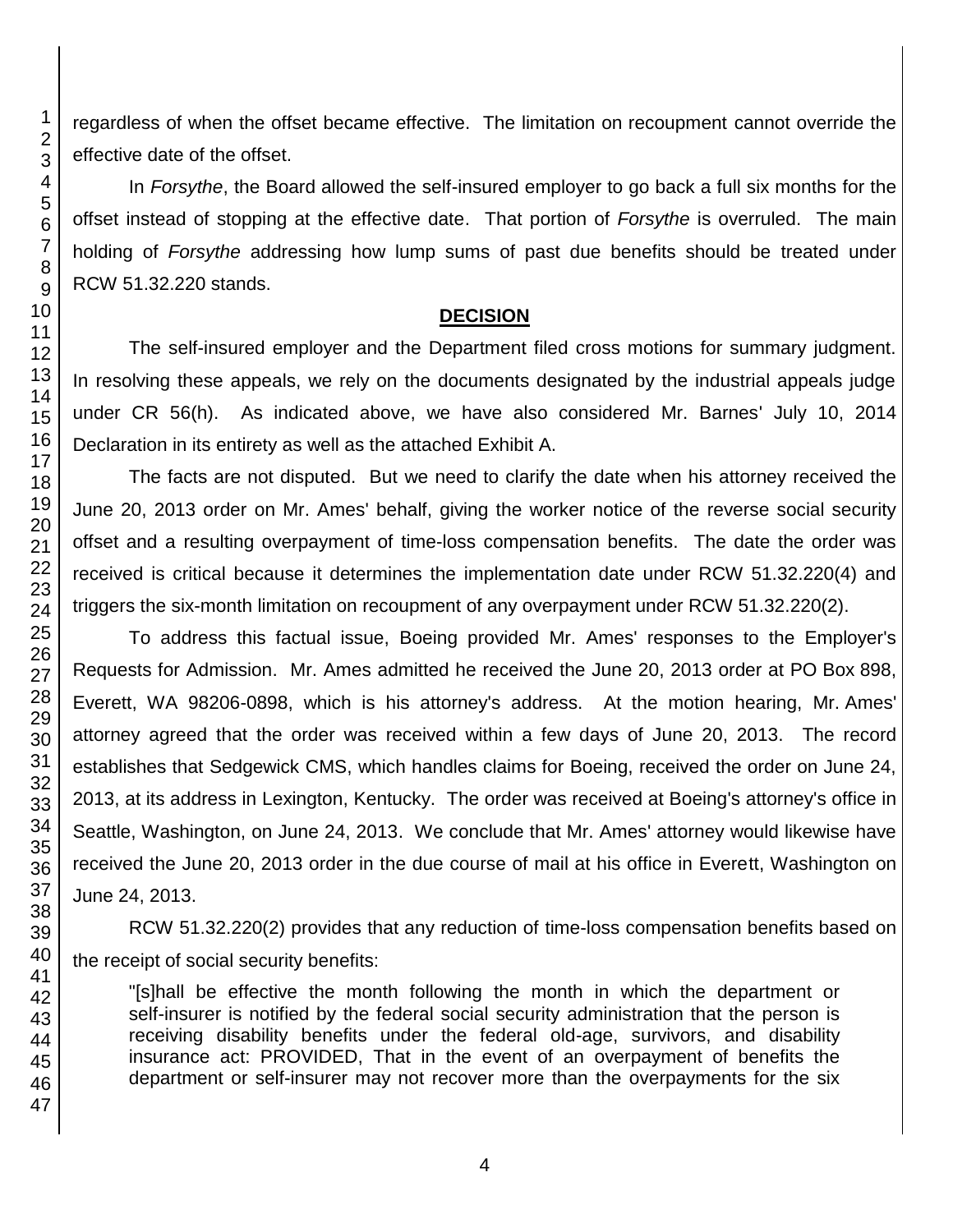months immediately preceding the date the department or self-insurer notifies the worker that an overpayment has occurred.

RCW 51.32.220(4) provides: "No reduction may be made unless the worker receives notice of the reduction prior to the month in which the reduction is made."

Under the statutory scheme there are a number of critical dates. First, there is the date the Social Security Administration notified the Department that Mr. Ames was receiving federal disability benefits: May 25, 2013. That date triggered the effective date for the state offset, which is the month following the month in which the Department received notice from the Social Security Administration: June 1, 2013. However, the offset cannot be implemented "unless the worker receives notice of the reduction prior to the month in which the reduction is made."<sup>3</sup> Mr. Ames was notified of the offset by the June 20, 2013 order, which he received in the due course of mails on June 24, 2013, and which properly advised him that the offset would be implemented on July 1, 2013.

Because of the difference between the implementation date and the effective date of the offset, there is typically a period when full benefits are paid, resulting in an overpayment. Mr. Ames was paid full time-loss compensation benefits from December 1, 2012, through June 30, 2013. The Department determined that there was an overpayment from the effective date of the offset, June 1, 2013, through June 30, 2013.

In its Motion for Summary Judgment, Boeing relied on *Forsythe* and asserted "the employer is entitled to recover an overpayment of benefits resulting from the claimant's simultaneous receipt of Social Security and temporary total disability benefits for the period of December 1, 2012 through May 31, 2013."<sup>4</sup> In the Proposed Decision and Order, the industrial appeals judge found there was an overpayment for the six months proceeding June 20, 2013. The Department argues that there can be no overpayment until the effective date of the offset, which is June 1, 2013. Before that, there is nothing to recoup.

Boeing contends that the offset applies to all the time-loss compensation benefits paid during the six months prior to when Mr. Ames was notified of an overpayment, without regard to the effective date of the offset. Alternatively, Boeing argues that the limitation on recoupment in the second sentence of RCW 51.32.220(2) creates an exception to the effective date for the offset established by the first sentence of RCW 51.32.220(2). The Department reads subsection 2 as a

l RCW 51.32.220(4).

 Employer's Motion for Summary Judgment, at 1.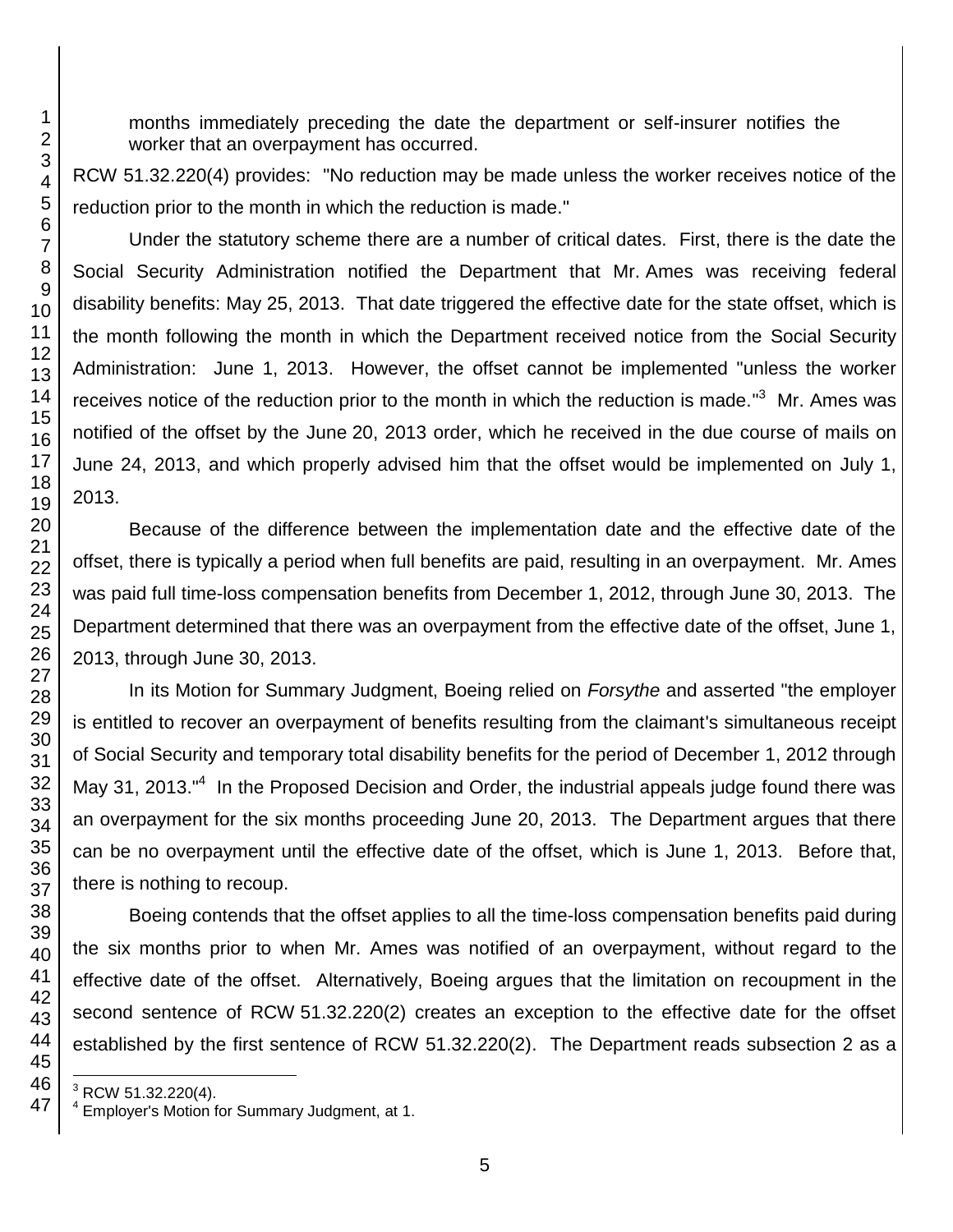whole and argues that the six-month period is the outside limit for recoupment of an overpayment, but it does not apply when there are fewer than six months between the effective date of the offset and the date the worker is notified of the overpayment.

*Forsythe:* The Department urges us to overrule the portion of *Forsythe* that is inconsistent with its argument. In *Forsythe,* the Board addressed the question of how to handle a lump sum of back time-loss compensation benefits under RCW 51.32.220(2). The key facts were: In June 2009, the Social Security Administration notified the Department that Ms. Forsythe was entitled to social security disability benefits and paid back benefits for the period of October 2007, through May 2009. On July 30, 2009, and September 4, 2009, the self-insured employer paid retroactive time-loss compensation benefits covering the period of September 13, 2007, through July 1, 2009. On September 23, 2009, the Department issued an order in which it reduced Ms. Forsythe's state benefits due to the receipt of federal benefits. The Department determined that the offset was effective on July 1, 2009; it would be implemented on October 1, 2009; and there was an overpayment of time-loss compensation benefits from July 1, 2009, through September 30, 2009.

The employer appealed, contending it was entitled to recoup an overpayment beginning on September 13, 2007, because the lump sum payments of time-loss compensation benefits went back to that date. The Board held that because Ms. Forsythe had already received the lump sums when the Department notified her that benefits would be reduced, "recovery of the overpayment is limited to the amount of compensation for six months of total disability preceding notification. *In re*  Marianne Taylor, Dckt. No. 09 17082 (July 20, 2010.)<sup>15</sup> The Board applied the six-month limitation on recoupment of an overpayment as follows:

The retroactive payments BOA [Bank of America] made constituted overpayments of compensation for total disability to Ms. Forsythe for the period from September 13, 2007, through July 1, 2009. RCW 51.32.220(2) unambiguously limits BOA to recoupment of the portion of the lump sum overpayment attributable to time loss compensation benefits owed for the six-month period that came before September 2009, when Ms. Forsythe was notified of the overpayment.

Accordingly, BOA is entitled to the reverse offset for overpayments of time loss compensation benefits it paid to Ms. Forsythe from March 2009, through August 2009. Because the Department order before the Board limited BOA to take the reverse offset from July 1, 2009, through September 30, 2009, it must be reversed and this matter be remanded to the Department with directions to issue an order which

1

<sup>2</sup> 3 4 5 6 7 8 9 10 11 12 13 14 15 16 17 18 19 20 21 22 23 24 25 26 27 28 29 30 31 32 33 34 35 36 37 38 39 40 41 42 43 44 45 46 47

 5 *Forsythe*, at 8.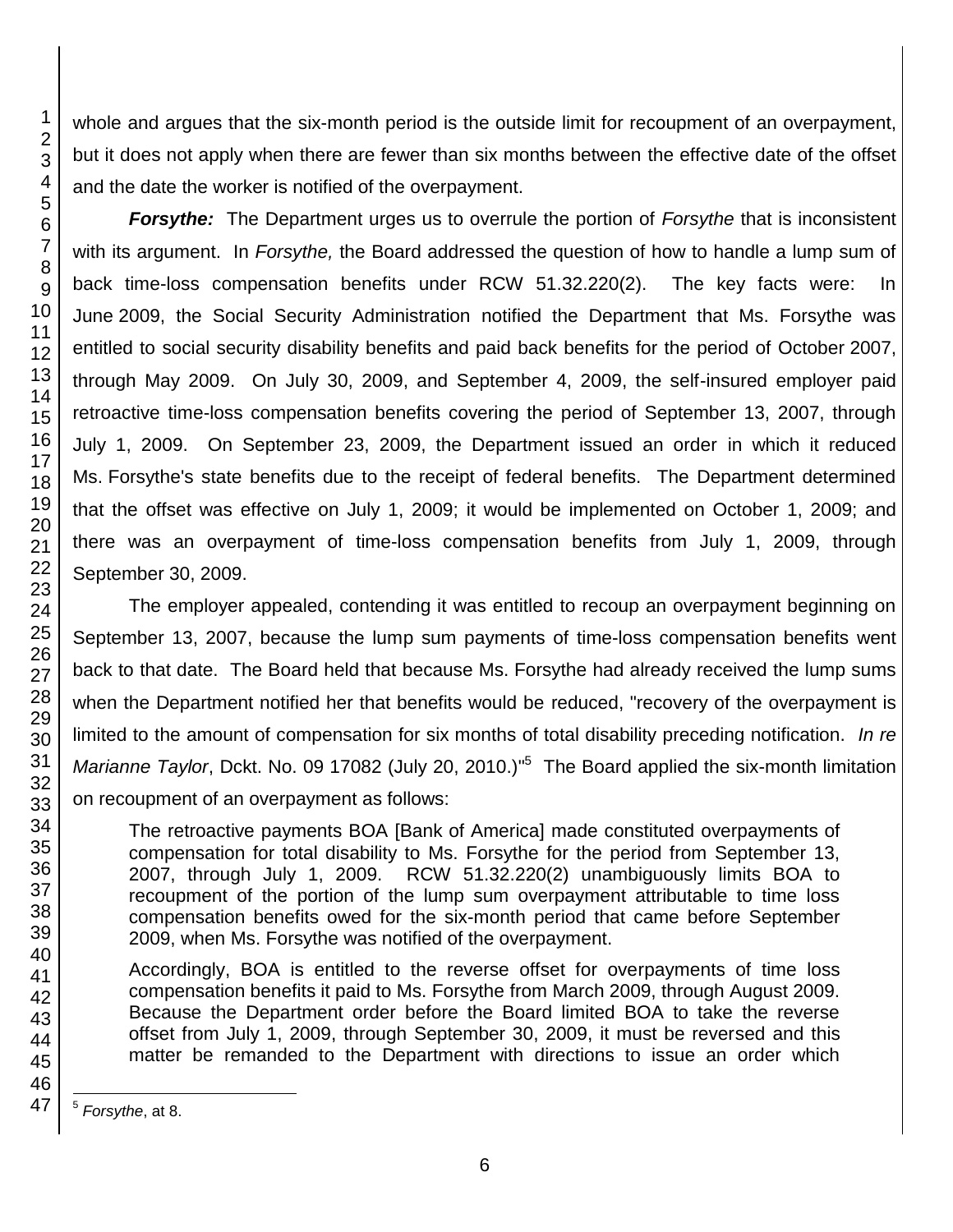contains the same language as its September 23, 2009 order with the exception that the order must declare that BOA is entitled to offset the amount of the time loss compensation benefits overpayment it made to Ms. Forsythe because of her receipt of social security disability benefits for the months from March 2009, through September 2009.<sup>6</sup>

It is this portion of the decision that Boeing relies on in the current appeals.

In *Forsythe*, the Department handled the overpayment issue the same way it did here. The Department limited the employer's recoupment of overpaid time-loss compensation benefits to the period of July 1, 2009, the effective date of the offset, through September 30, 2009, the last date prior to the implementation of the offset on October 1, 2009. In the current case, the Department limited Boeing's recoupment of overpaid time-loss compensation benefits to the period of June 1, 2013, the effective date of the offset, through June 30, 2013, the last date prior to the implementation of the offset on July 1, 2013.

All parties appealed our decision in *Forsythe*. The superior court reversed our order and entered a conclusion of law stating that the employer had overpaid benefits for the period of July 1, 2009, through September 30, 2009, but not for the period before July 1, 2009. The court affirmed the Department order.

*Taylor:* In *Forsythe*, the Board relied on *Taylor*, and Boeing contends that *Taylor* supports its position:

When benefits have been paid on an ongoing basis for six months prior to the requisite notice, the application of the statute is fairly straightforward. Beginning the month after the month in which notice was given, the Department or self-insured employer may begin to recover any overpayment that occurred because the prior six months of benefits were not reduced to reflect the social security offset. Any overpayment that occurred before that cannot be recovered.<sup>7</sup>

Boeing's reliance on *Taylor* is misplaced. In *Taylor,* the Social Security Administration notified the self-insured employer on July 30, 2007 that the worker was receiving social security disability benefits. Thus, under RCW 52.32.220(2), the effective date for any offset was August 1, 2007, a fact on which the parties agreed. As it happened, Ms. Taylor was not receiving time-loss compensation benefits at that time, so there was nothing to offset.

A year and a half later, on February 17, 2009, the Department directed the self-insured employer to pay several years of back time-loss compensation benefits. On February 25, 2009, the

l

<sup>6</sup> *Forsythe*, at 8-9.

<sup>7</sup> *Taylor*, at 11-12; Employer's Motion for Summary Judgment, at 9.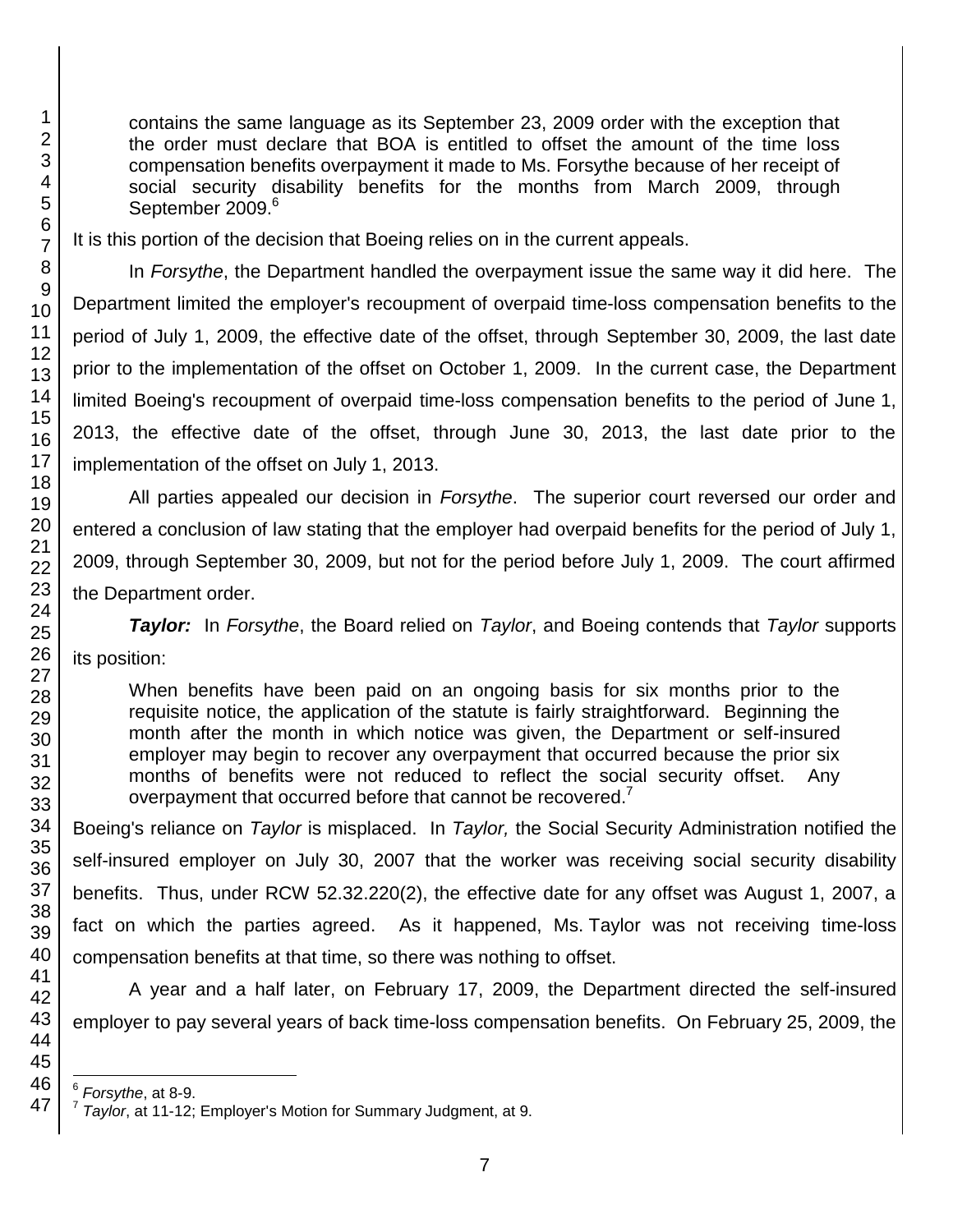employer paid time-loss compensation benefits for the period of September 3, 2006, through February 24, 2009. At the same time, the employer notified Ms. Taylor that her benefits would be offset due to her receipt of social security benefits, a notice she received on February 27, 2009. That meant that under RCW 51.32.220(4) the offset could not be implemented until March 1, 2009.

As with *Forsythe*, the main question in *Taylor* was how the lump sum payment should be treated. If it had been paid after the implementation date for the offset, then the entire lump sum would have been subject to the offset under *Potter v. Department of Labor & Indus, 8* but because it was paid prior to the implementation date, the six-month limitation on recoupment of an overpayment applied. As a result, the self-insured employer could only recoup six months of overpayment, going back to August 27, 2008.

For our purposes, the significant facts in *Taylor* are that the effective date of the offset was August 1, 2007; the worker received notice of the offset and the overpayment of benefits on February 27, 2009; and the employer was allowed to go back six months to August 27, 2008, to recover an overpayment. That is one year after the effective date of the offset. So the question raised in the current appeals was neither raised nor addressed in *Taylor*, and *Taylor* does not support Boeing's position in the current appeals. Instead, it demonstrates a factual situation where there is no conflict between the effective date of the offset and the six-month limitation on recouping an overpayment, negating Boeing's contention that the Department's reading of the statute renders the overpayment provisions "inoperative."<sup>9</sup>

**Summary:** We must give effect to all of the provisions of RCW 51.32.220. Under RCW 51.32.220(2), any reduction of time-loss compensation benefits based on the receipt of social security benefits "shall be effective the month following the month in which the department or self-insurer is notified by the federal social security administration that the person is receiving disability benefits." The Department received the requisite notice from the Social Security Administration on May 25, 2013. That means the effective date for the offset was June 1, 2013. Before that, there was no offset and therefore no overpayment of state benefits.

Boeing's argument ignores the effective date of the offset and assumes that as soon as Mr. Ames began receiving both state and federal benefits, state benefits were being overpaid. But RCW 51.32.220 establishes a reverse offset and a framework for how the state can take advantage

l *Potter v. Department of Labor & Indus.,* 101 Wn. App. 399 (2000).

Response, at 4.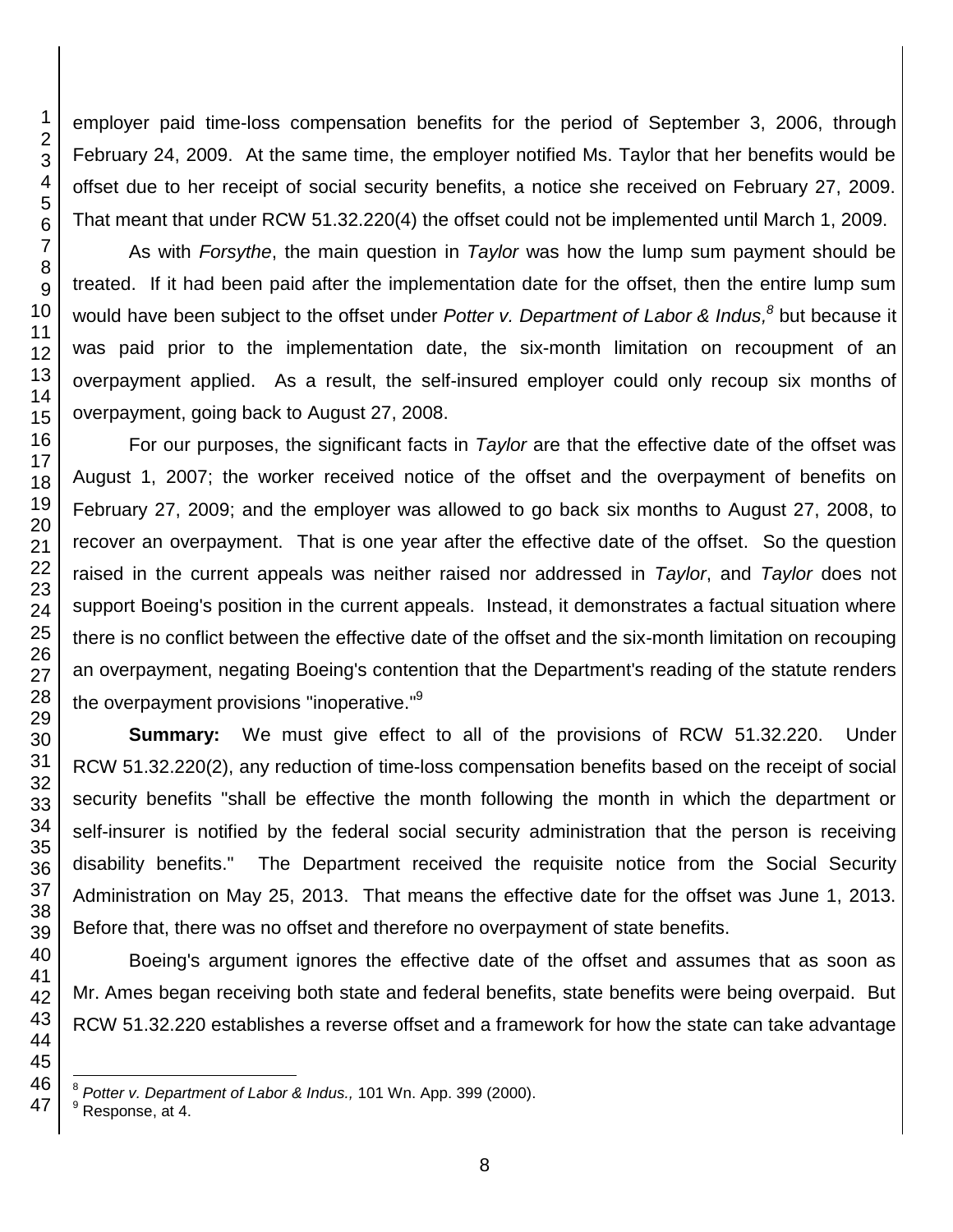of the offset rather than the federal government. The authority to reduce state benefits is triggered by the statutorily required notice from the Social Security Administration. Before that, there is no automatic right to reduce state benefits and the Social Security Administration may well be taking advantage of the offset by reducing social security disability benefits under 42 U.S.C. § 424a. The mere fact that a worker is receiving simultaneous state and federal benefits does not mean that the state benefits can be reduced. The state's right to take the reverse offset has to be triggered by the notice from the Social Security Administration, which in turn establishes the effective date.

There is another problem with Boeing's approach that works to its own detriment. As the Department points out, ignoring the effective date of the offset and focusing solely on the date the worker receives notice of the offset and the overpayment would allow Mr. Ames to retain full time-loss compensation benefits during a period when Boeing is entitled to pay reduced benefits. In the Proposed Decision and Order, the industrial appeals judge permitted Boeing to go back six months from June 20, 2013, but failed to address what should happen from June 20, 2013, until July 1, 2013. As the Department says, that means Boeing would not be allowed to take the offset during that period, even though it is entitled to do so. In contrast, the Department's approach addresses the entire period between the effective date and the implementation date. Under the Department's interpretation, anything paid from the effective date forward is subject to offset, with one limitation—the self-insured employer cannot recoup more than six months back from the date when the worker was notified that there was an overpayment.

The Department's Motion for Summary Judgment is granted and the Department orders are affirmed. There is no overpayment of state benefits unless the worker was paid full time-loss compensation benefits when he was only entitled to reduced benefits. Because the offset was not effective until June 1, 2013, there could not have been any overpayment of state benefits to recoup prior to that. The part of *Forsythe* that suggests otherwise is overruled. The main holding of *Forsythe* addressing how lump sums of past due benefits should be treated under RCW 51.32.220 stands.

## **FINDINGS OF FACT**

- 1. On April 9, 2014, an industrial appeals judge certified that the parties agreed to include the amended Jurisdictional Histories for Docket Nos. 14 11871 and 14 11872 in the Board record solely for jurisdictional purposes.
- 2. Frank Ames has two workers' compensation claims with The Boeing Company, Claim Nos. W-784240 and W-814442.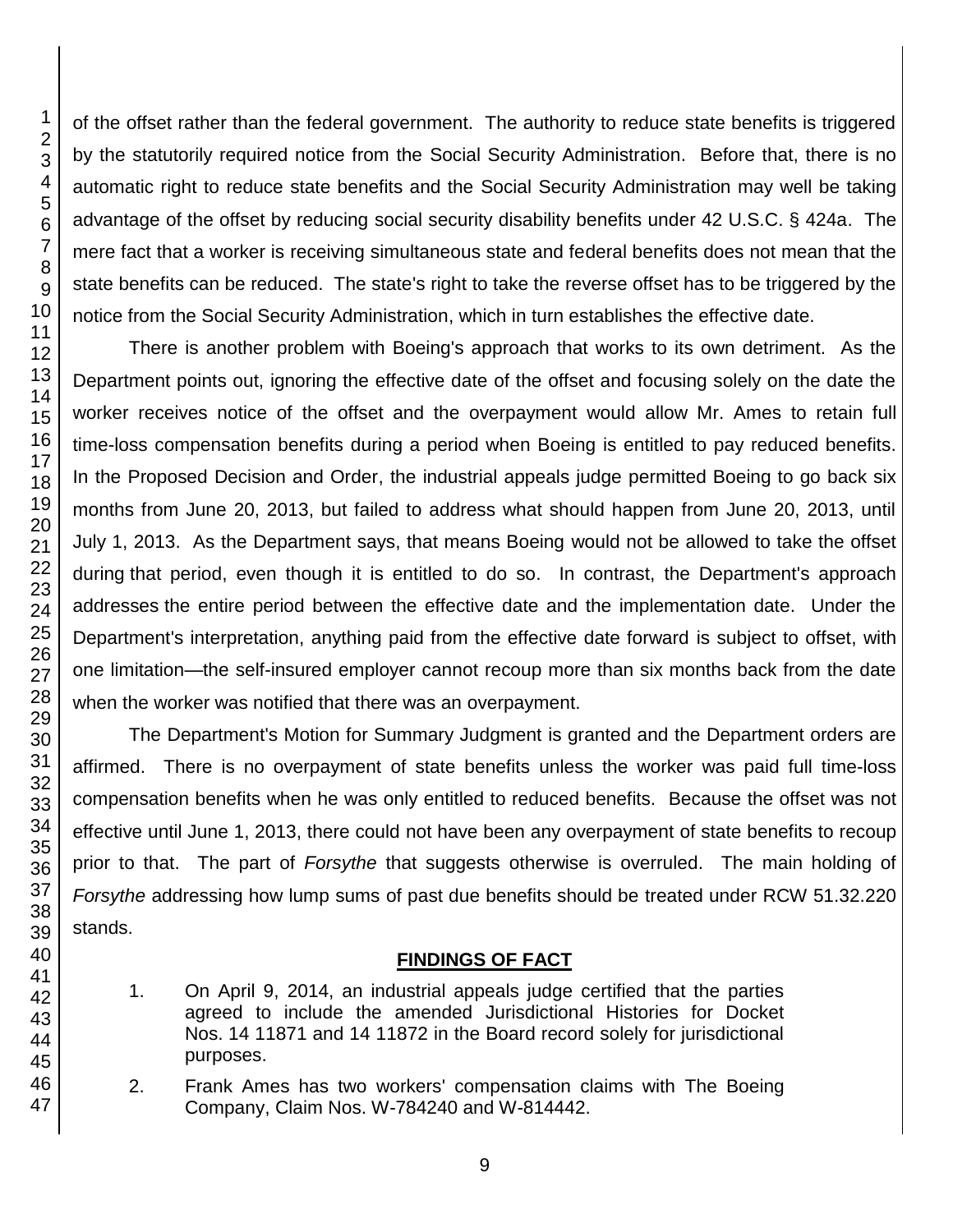- 3. Mr. Ames has been receiving social security disability benefits continuously since 2010.
- 4. Mr. Ames continuously received time-loss compensation benefits under one or a combination of the two Boeing claims from December 1, 2012, through June 30, 2013, without any reduction based on his simultaneous receipt of social security disability benefits.
- 5. On May 25, 2013, the Department was notified by the Social Security Administration that Mr. Ames was receiving social security disability benefits.
- 6. On June 20, 2013, the Department issued an order that adjusted the compensation rate effective June 1, 2013, based on Mr. Ames' receipt of social security disability benefits and assessed an overpayment for the period June 1, 2013, through June 30, 2013, to be recovered from future benefits.
- 7. The June 20, 2013 Department order was received by Mr. Ames' attorney in the due course of the mail on June 24, 2013.
- 8. The pleadings and evidence submitted by the parties demonstrate that there is no genuine issue as to any material fact.

### **CONCLUSIONS OF LAW**

- 1. The Board of Industrial Insurance Appeals has jurisdiction over the parties and subject matter of these appeals.
- 2. The Department is entitled to a decision as a matter of law as contemplated by CR 56.
- 3. Under RCW 51.32.220(2), the effective date for the reverse social security offset and the reduction of state benefits was June 1, 2013.
- 4. On June 24, 2013, Mr. Ames received the required notice under RCW 51.32.220(4) and RCW 51.32.220(2) that his state benefits would be reduced as a result of his receipt of social security disability benefits and that time-loss compensation benefits had been overpaid.
- 5. Under RCW 51.32.220(4), the implementation date for the reverse social security offset was July 1, 2013.
- 6. RCW 51.32.220(2) limits the recovery of any overpayment of time-loss compensation to the six months preceding June 24, 2013, the date Mr. Ames was notified of an overpayment. But there was no overpayment of state benefits until June 1, 2013, the effective date for the reverse offset.
- 7. Time-loss compensation benefits were overpaid between the effective date of the offset, June 1, 2013, and the implementation date for the offset, July 1, 2013. Boeing is entitled to recover that overpayment from future benefits under RCW 51.32.220(3).